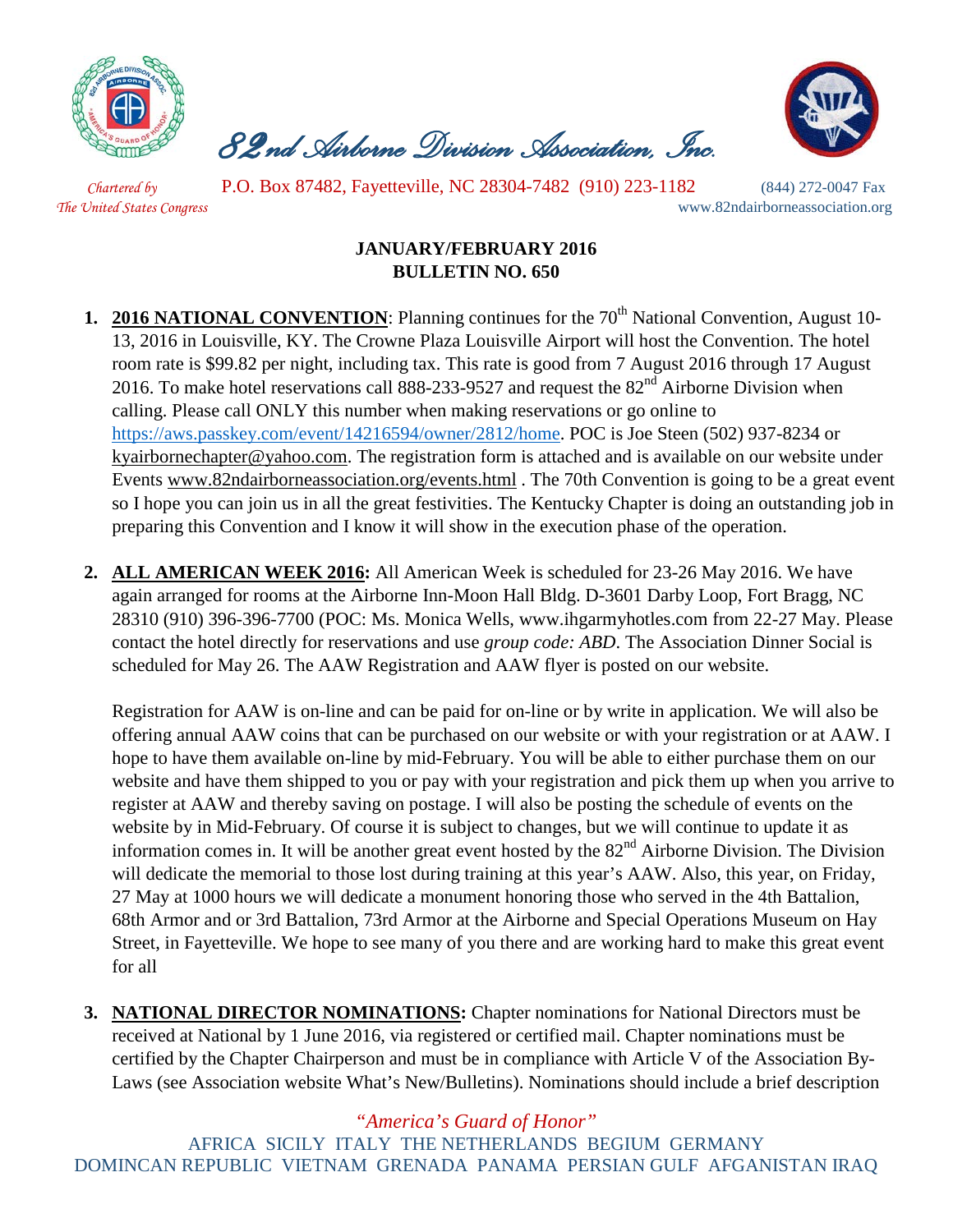



(4-5 sentences) about the nominee. The description should include qualifications, past accomplishments, as well as what the nominee proposes to do for the Association, if elected.

The Active 82d Airborne Division Chapters elect their Military Directors and the 82d Airborne Division Commander will appoint the Division Department of Defense Liaison. This year six (6) Veteran Directors will be elected at the Convention and the following Veteran Directors will be leaving office (\* indicates that the Director is eligible for nomination for a second 2-year term):

| *Steve Copening | *Justin Holmes | *Larry Slavicek |
|-----------------|----------------|-----------------|
| *Joe Steen      | Randy Glancy   | Michael Briseno |

- **4. CHAPTER DELEGATES TO THE 2016 CONVENTION**: Chapter Officers are reminded to designate their Delegate(s) to attend the Convention by May 2, 2016. As outlined in Article IV, Section 6 of the Association By-Laws, the Association President can call a Delegates' meeting sixty (60) days in advance of the Convention date. In the past, Presidents have done this because there is ample time during AAW for the Delegates to discuss issues and formalize the presentation to be given to the Board of Directors during the Convention. The Delegates' meeting during the National Convention is to refresh everyone's memory and finalize the presentation. Delegates should be familiar with the Association and Education Fund By-Laws, Awards SOP, Convention SOP and National Bulletins, all of which is available on the Association website. If the Chapters have any issues, please submit a 2-3 sentence summary to the National Office by May 2, 2016. We will include these in the Delegates' agenda.
- **5. MEMBERSHIP**: I want to again give some clarification on membership to the Association. According to our By-Laws, an applicant has to have served "Honorably" in the military. To ensure this, I must have their DD214 that shows "Honorable' in the character of service section. Over the years, there have been different form numbers, but all have an area that says Honorable or a separate certificate was given that stated the Service Member served "Honorably". On some of the older DD214s not all the sheets have the character of service portion at the bottom. On some, the "Member-1" portion does not have the character of service block. Because of this, the "Member 4" copy is needed. The "member-4" copy that the Service Member is provided does have the addition of the character of service portion added. The bottom line is, we must be able to validate that new members served "Honorably" to admit them into the Association. I think all will agree that this is important to our Association. If an applicant has anything but Honorable in the character of service portion they can still apply, but they will have to submit paperwork showing why they received another type of rating and it will have to be presented to the Board of Directors who will make a final decision on the disposition of the application. I will make this clearer on the on-line applications page also. The applicant must also show that they are either Airborne qualified or have been assigned or attached to the 82<sup>nd</sup> Airborne Division. They do not have to be Airborne qualified to be a member of the Association. If they were assigned or attached to the Division they are also eligible. We have many serving in the Division today who are not Airborne qualified, but are "Honorably" serving the Division. If, on the applicant's DD214 it does not show Airborne qualification or assignment to the Division, they must provide other documents to verify this, i.e.-

*"America's Guard of Honor"*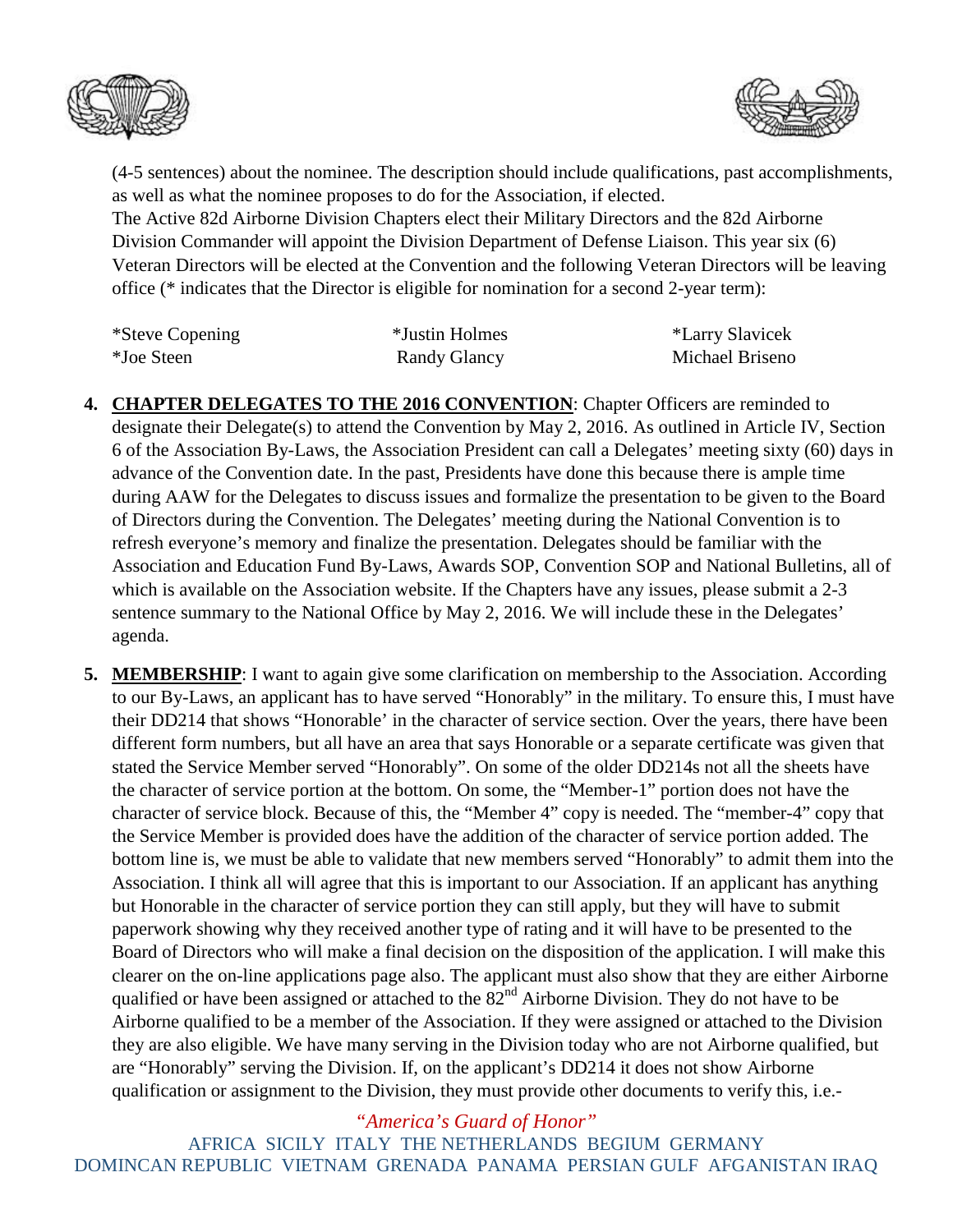



Certificate from Basic Airborne Course, award stating "while assigned/attached to the Division", orders assigning/attaching them the Division, etc. All documents will be considered. But, to be accepted, enough documents must be submitted to show character of service, Airborne qualification, or assignment/attachment to the Division. I hope this clarifies why we need these documents. If there is a question, please email or call me. Active duty members must provide a current ERB, if not applying through their 82nd unit, to show that they are currently assigned to the 82nd Airborne Division. Active Duty Troopers who are not currently assigned to the 82<sup>nd</sup> Airborne Division must pay the Veteran membership prices.

- **6. APPLICATIONS:** We are moving to have all Chapters submit all applications on-line. This will aid in speeding the process, leave less room for errors in posting member information to the database, and yes, aid in my ability to read them all. It will also save money on postage. It will also allow our new database to quickly notify you that the documents are received. We will have a separate area that can only be used by the Chapter representatives. If you set-up a PayPal account for your Chapter, it will allow you to pay on-line at the Chapter rates, i.e. - \$17 annual or \$150/\$200 for Lifetime memberships. If your Chapter needs help in figuring out how to set-up a PayPal account, we are available to walk you through it. This can be set-up through your Chapter account. If your Chapter wishes to still pay by check, they can still select pay by check on the application, and then mail their check in. Once the check is received, the memberships will be completed. I can tell you that of 50 applications received, upwards of 20 have issues that cause us to contact the Chapters to fix. This causes hours of extra time and work. It may sound like a pain right now, but we can work through it together and it will be easier on all of us in the long run. I will let everyone know when we will start this, and ensure everyone understands the process. I hope I can get your support in this endeavor.
- **7. NEW DATABASE:** We are continuing to work on our new database and some of you may have already seen emails that it sends when your applications are processed. I wish it could be fully operational quicker, but with only a small few members working on a database of its magnitude, it will take us several months of work to get it fully on-line with all the bells and whistles that we want it to provide. In the end it will provide a much greater capability in assisting our members, and in providing members who have registered email addresses with us, with up to date information directly to them. If you have not registered your email address with us please do so by sending us the update, preferably using the information update on our website.

## **8. WITHIN THE DIVISION AND FORT BRAGG**:

a. On January 27, 2016, BG Brian Winski and CSM Brian Severino recognized retention teams from each brigade for accomplishing all retention goals for Fiscal Year 2016. The Award for Division Career Counselor of the Year was presented to SFC Joshua Murray from 2 BCT, 82<sup>nd</sup> ABN DIV.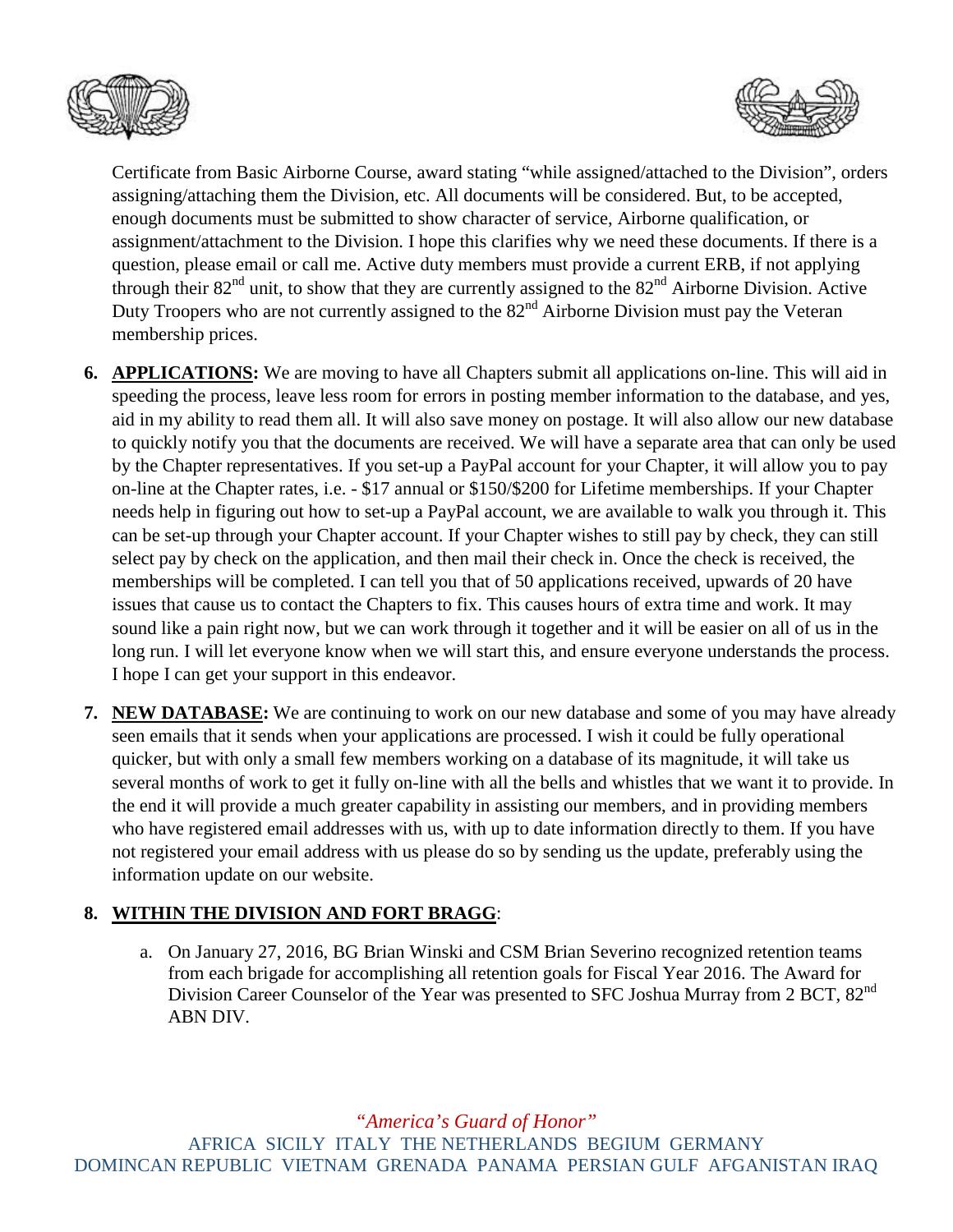



b. 3-319 AFAR conducted guns raids last week with Ch-47s assigned to the 82<sup>nd</sup> CAB. The air assault is the newest portion of the  $82<sup>nd</sup>$  Airborne Division Artillery Readiness Test to ensure the battery is ready to support the Global Response Force anywhere within 24 hours.

Please visit the following 82d Airborne Division websites<http://www.dvidshub.net/image> and <http://www.bragg.army.mil/82ND/Pages/default.aspx> to find out more about these articles and what is happening within the Division. Also, don't forget to check out the Division's Facebook page https://www.facebook.com/82ndAirborneDivision/?fref=ts .

- **9. 2016 OFFICERS & DIRECTORS TERM OF OFFICE**: In accordance with the Association By-Laws, the 2016 Officers and Directors assumed office on 1 January, and end their term on December 31<sup>st</sup>. Enclosed for your continuity file is a listing of the 2016 Association Officers and Directors. Please disseminate to Chapter members via all means of Chapter communications.
- **10. 2016 COMMITTEES**: President Allen E. Schoppe has announced the Committee appointments for 2016 and it is attached for your continuity file. Please disseminate to your Chapter members.
- **11. 2015 CHAPTER FINANCIAL STATEMENTS**: 2015 Chapter Financial Statements, required to be furnished by all Association Chapters for inclusion in the Association Group Federal Income Tax Return, have been mailed to all Chapter Chairpersons. Please note that the *suspense date is 10 April 2016*. The Statements need to be *received* at the National Office by that date via mail or email. All Chapters must either file with the National office or complete a tax filing on their own. Chapters cannot simply fail to file. Chapters that do not file will be looked at, by the Board of Directors, to be dissolved.
- **12. TAPS**: When reporting Members who have passed away, *please* include as much information as possible, to include, date of death, spouse's name, and unit(s) served. A copy of the obituary is also very helpful.
- **13. 2015 & 2016 CHAPTER ACTIVITIES REPORTS**: Per the Association By-Laws, "a report of the dates and places of all meetings and activities held or sponsored by the Chapter" throughout the 2015 year, and a "tentative" schedule of the Chapter's meetings and activities for 2016 should arrive at the National Headquarters by February 28, 2016. Thank you to those Chapters that have forwarded their reports. Thank you for your continued support!
- **14. FORGIVEN REBATES**: The following Veteran Chapters have opted out of receiving their 2011/2012 Chapter rebates in an effort to assist the Association in removing its debts:
	- 1) T.E. Beikes Indianapolis 2) Texas Lone Star 3) Palm Beach County
	-

- 
- 10) Benavidez-Patterson 11) 1SG Funk MOH 12) GEN Ridway
- 7) Kentucky 8) Oklahoma 9) Acadiana
- 
- 4) Gateway 5) Akron 6) Wolverine
	-
	-

*"America's Guard of Honor"*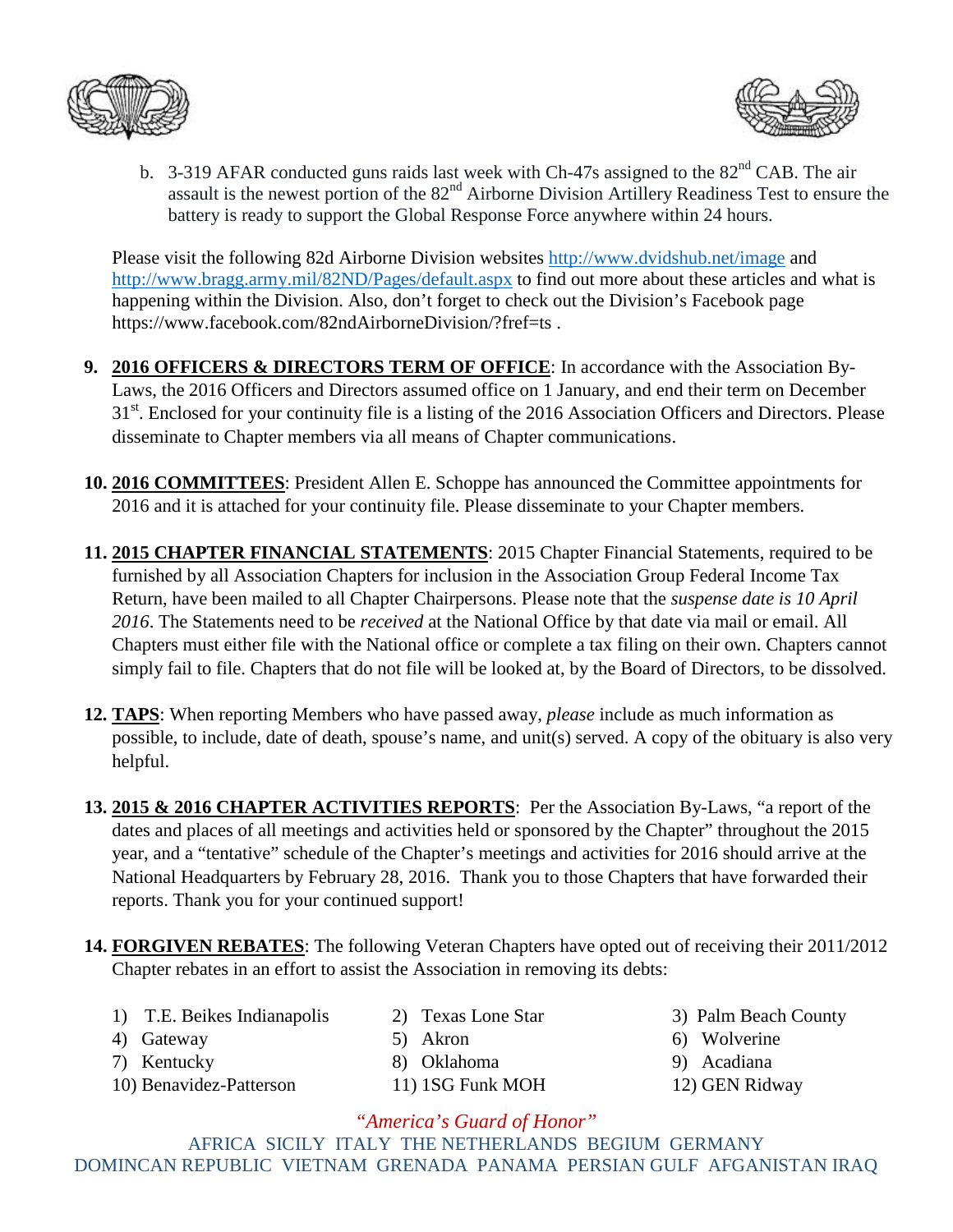



14) Badger State 15) Southern California 16) Jacksonville 17) The Evergreen State 18) Central Ohio 19) Central Pennsylvania 20) James Etherton-Detroit

If your Chapter has not opted out yet it can be accomplished by simply providing the National office with a letter, signed by the Chapter Chairman, relieving us of the debt. I ask you to please consider helping the National office as we work hard to remove all our debts, and so we can use these funds to better support our Active Duty Troopers.

- **15. CHAPTER REFUNDS:** Chapter refunds are the portion of the membership fee that goes to the local Chapter that the member elects to be in. If the membership application comes directly to the National office, from the applicant, the National office sends the Chapter portion to the local Chapters. This will be done twice a year. You will receive refunds for the period of January to June, and the period of July to December. These payments will be sent to the Chapters via PayPal. If you have a PayPal account, you will receive an email telling you that the funds have gone directly into your PayPal account. If you do not have a PayPal account you will receive an email telling you to contact PayPal to tell them where you want the funds sent. This method will be much more secure than mailing checks, and much easier to track that payments are made.
- **16. ASSOCIATION UPCOMING EVENTS**: Please announce the following upcoming regional events at Chapter meetings, via the Chapter newsletter and website. Registration and information on these events were published in the Paraglide and also on the Association's website at the Events link [www.82ndairborneassociation.org/events.html.](http://www.82ndairborneassociation.org/events.html)
	- a. Mid-Winter Weekend Getaway, 25-28 February 2016 is at Hilton Head Island, SC and is hosted by the Ben Vandervoort Chapter. POC is Bill Eberle 843-682-4171 or [airborneben@hargray.com.](mailto:airborneben@hargray.com) The host hotel is Hilton Head Marriott Resort & Spa.
	- b. 2016 Annual Airborne Awards Festival, 13-16 April 2016 is at College Park, GA and is hosted by Donald D. Lassen Atlanta All Airborne Chapter. The host hotel is Atlanta Airport Marriott. Please go to the Events tab at the Association's website for more information.
- **17. 2nd ANNUAL ASSOCIATION 50/50 RAFFLE**: We are gearing up to make our second Annual 50/50 even more successful than last year's raffle. Attached is the flyer for the raffle. The drawing will be held on Saturday, 13 August 2016 during the Airborne Heritage Banquet during our 70<sup>th</sup> National Convention.
- **18. FACEBOOK PAGE**: 'Like Us' at [https://www.facebook.com/82nd-Airborne-Division-Association-](https://www.facebook.com/82nd-Airborne-Division-Association-675341502555480)[675341502555480.](https://www.facebook.com/82nd-Airborne-Division-Association-675341502555480) *This is the ONLY official Facebook page of the Association. We have no affiliation with any other sites that are using the Association's name!* We would love to receive pictures from the Chapters of events that they have hosted to share with our members!

*"America's Guard of Honor"*